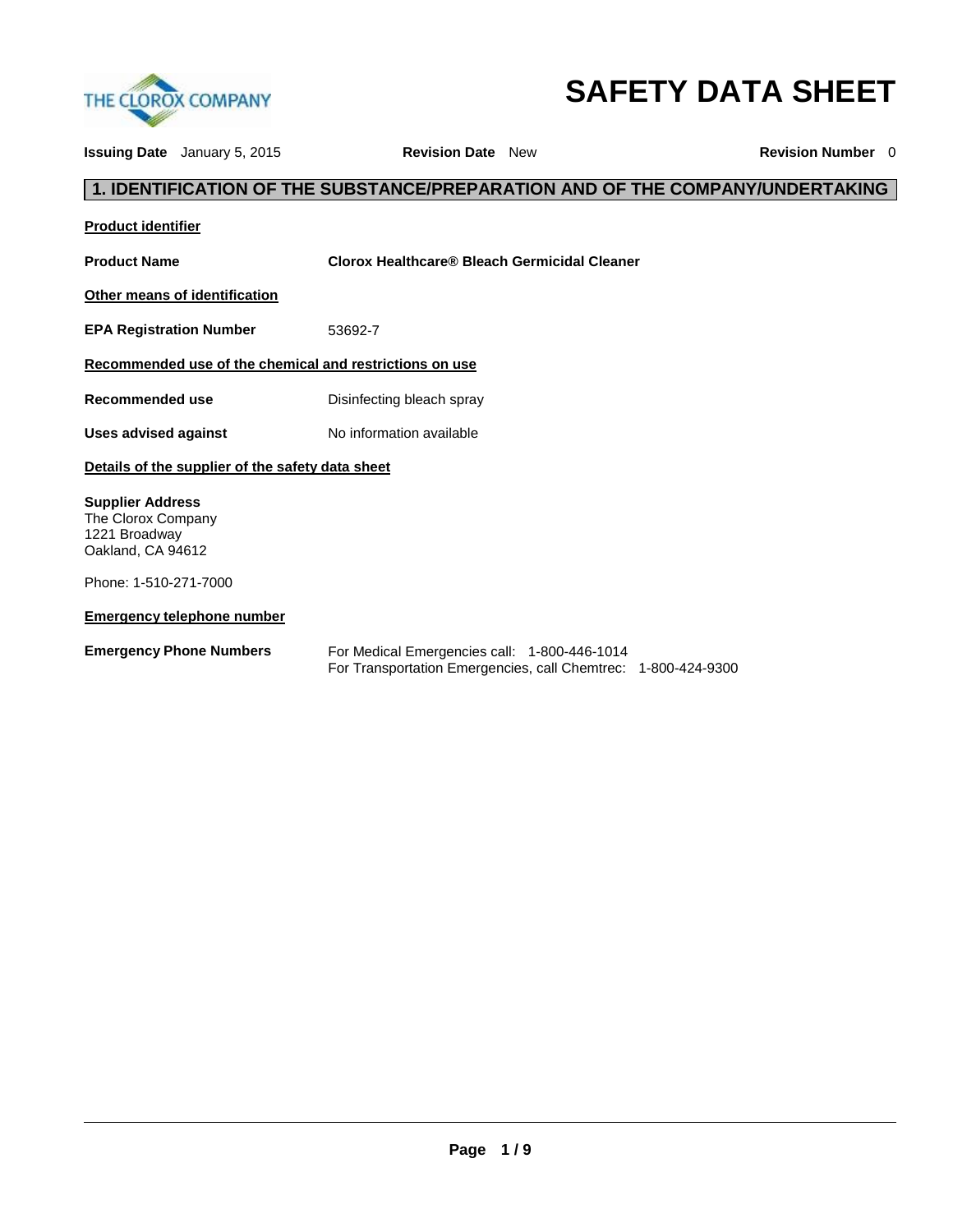## **2. HAZARDS IDENTIFICATION**

#### **Classification**

This product is not considered hazardous by the 2012 OSHA Hazard Communication Standard (29 CFR 1910.1200).

#### **GHS Label elements, including precautionary statements**

#### **Emergency Overview**

This product is not considered hazardous by the 2012 OSHA Hazard Communication Standard (29 CFR 1910.1200).

Appearance Clear, colorless **Physical State** Thin liquid **Physical State 11 and** *D***dor** Fruity, floral, bleach

**Precautionary Statements - Prevention** None

**Precautionary Statements - Response** None

**Precautionary Statements - Storage** None

**Precautionary Statements - Disposal** None

**Hazards not otherwise classified (HNOC)** Not applicable

**Unknown Toxicity**

0.03% of the mixture consists of ingredient(s) of unknown toxicity

**Other information** No information available

**Interactions with Other Chemicals**

Reacts with ammonia or acids such as vinegar, rust removers, or toilet bowl cleaners to produce hazardous gases, such as chlorine and other chlorinated compounds.

#### **3. COMPOSITION/INFORMATION ON INGREDIENTS**

This product contains no substances that at their given concentrations are considered to be hazardous to health.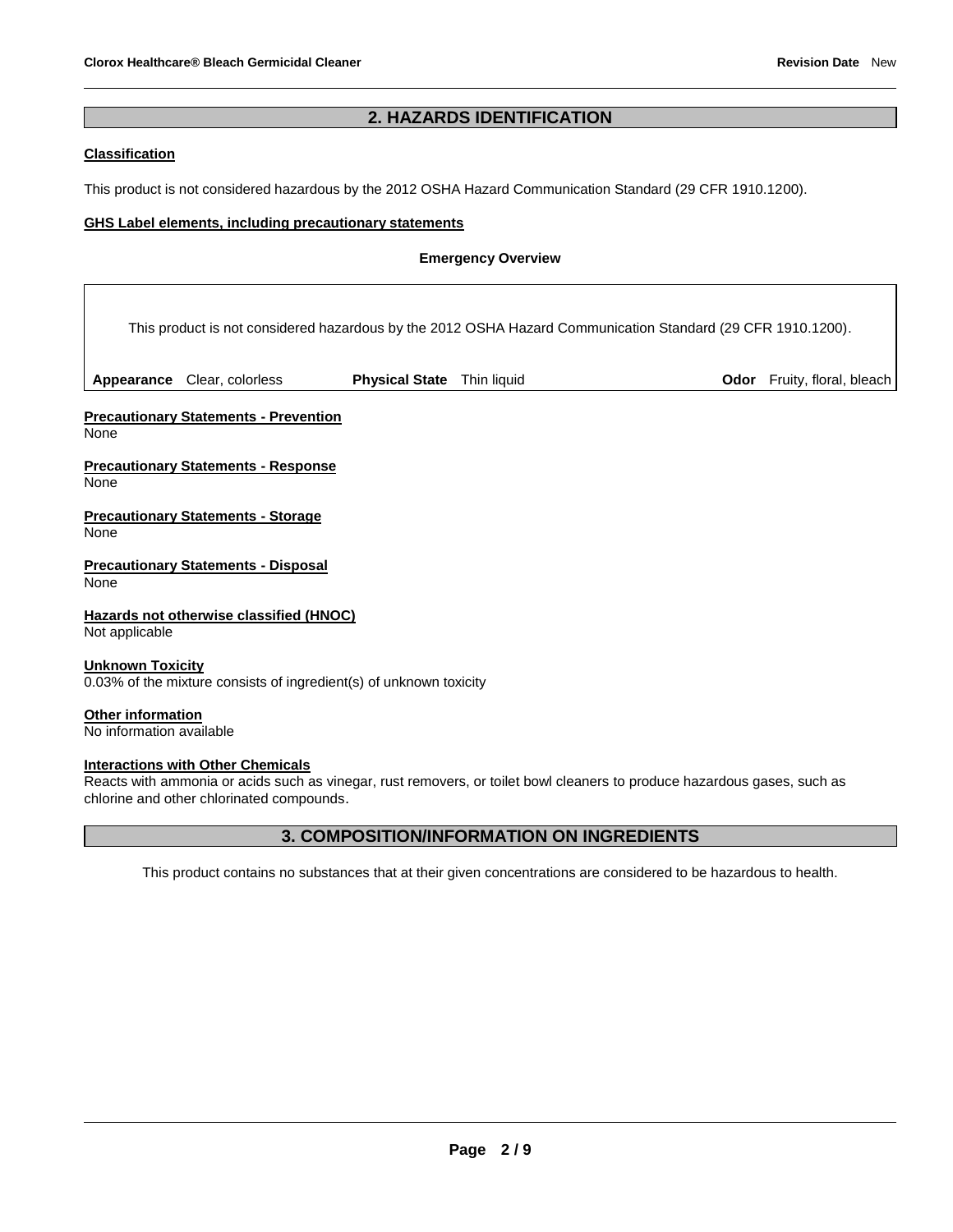## **4. FIRST AID MEASURES**

#### **First aid measures**

| <b>General Advice</b>                                       | Show this safety data sheet to the doctor in attendance.                                                                                                                                                                                              |  |
|-------------------------------------------------------------|-------------------------------------------------------------------------------------------------------------------------------------------------------------------------------------------------------------------------------------------------------|--|
| <b>Eye Contact</b>                                          | Hold eye open and rinse slowly and gently with water for 15–20 minutes. If present,<br>remove contact lenses after the first 5 minutes of rinsing, then continue rinsing eye. Call a<br>poison control center or doctor for further treatment advice. |  |
| <b>Skin Contact</b>                                         | Rinse skin with plenty of water. If irritation persists, call a doctor.                                                                                                                                                                               |  |
| <b>Inhalation</b>                                           | Move to fresh air. If breathing problems develop, call a doctor.                                                                                                                                                                                      |  |
| Ingestion                                                   | Drink a glassful of water. Call a doctor or poison control center.                                                                                                                                                                                    |  |
| Most important symptoms and effects, both acute and delayed |                                                                                                                                                                                                                                                       |  |
| <b>Most Important Symptoms and</b><br><b>Effects</b>        | May cause eye irritation.                                                                                                                                                                                                                             |  |
|                                                             | Indication of any immediate medical attention and special treatment needed                                                                                                                                                                            |  |
| <b>Notes to Physician</b>                                   | Treat symptomatically.                                                                                                                                                                                                                                |  |

## **5. FIRE-FIGHTING MEASURES**

#### **Suitable Extinguishing Media**

Use extinguishing measures that are appropriate to local circumstances and the surrounding environment.

#### **Unsuitable Extinguishing Media**

CAUTION: Use of water spray when fighting fire may be inefficient.

#### **Specific Hazards Arising from the Chemical**

#### **Hazardous Combustion Products** Oxides of carbon.

## **Explosion Data**

**Sensitivity to Mechanical Impact No.** 

**Sensitivity to Static Discharge Mo.** 

#### **Protective equipment and precautions for firefighters**

As in any fire, wear self-contained breathing apparatus pressure-demand, MSHA/NIOSH (approved or equivalent) and full protective gear.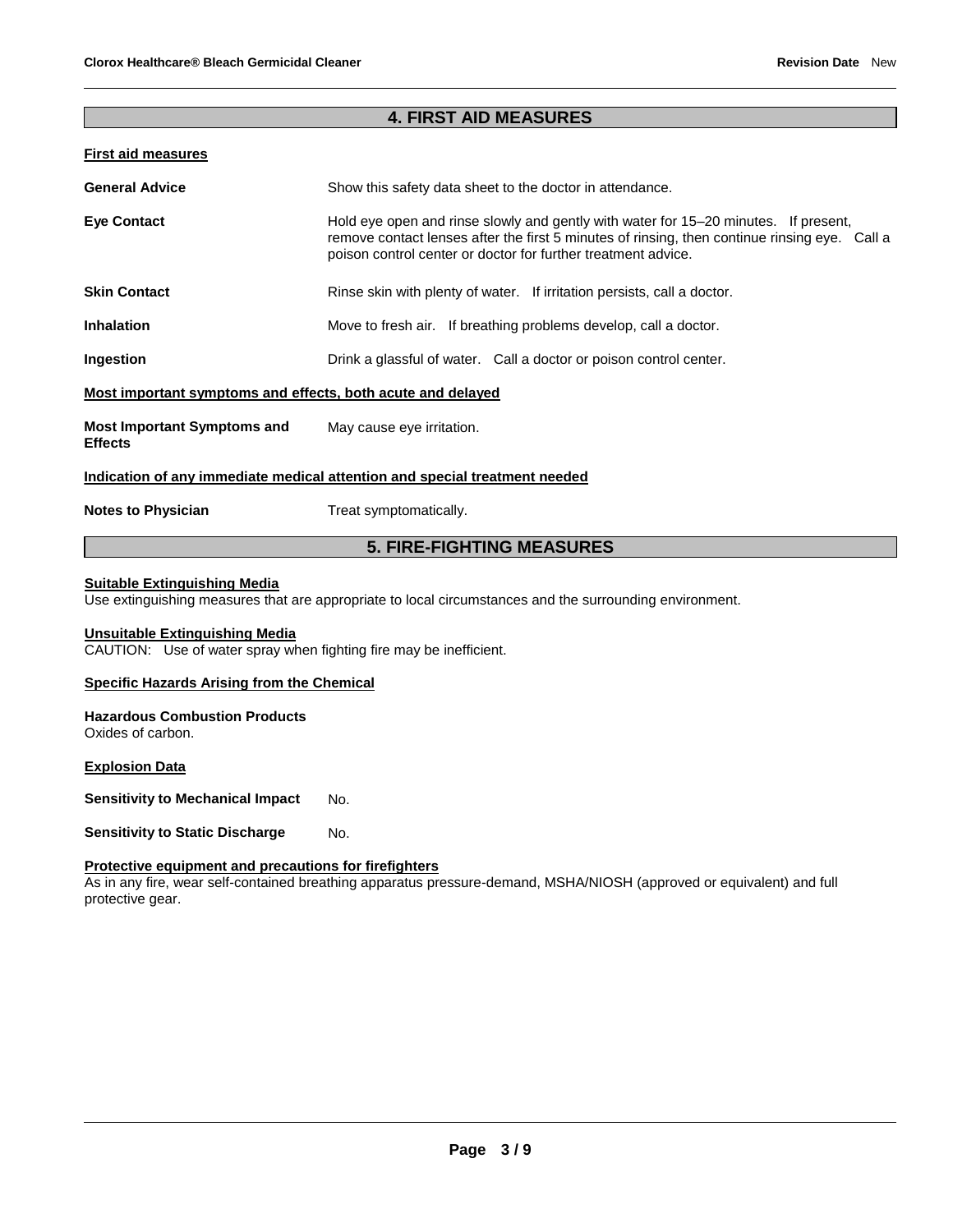## **6. ACCIDENTAL RELEASE MEASURES**

## **Personal precautions, protective equipment and emergency procedures**

| <b>Personal Precautions</b>                                  | Avoid contact with eyes.                                                                                                                                                    |  |  |
|--------------------------------------------------------------|-----------------------------------------------------------------------------------------------------------------------------------------------------------------------------|--|--|
| <b>Other Information</b>                                     | Refer to protective measures listed in Sections 7 and 8.                                                                                                                    |  |  |
| <b>Environmental precautions</b>                             |                                                                                                                                                                             |  |  |
| <b>Environmental Precautions</b>                             | See Section 12 for additional ecological information.                                                                                                                       |  |  |
| Methods and material for containment and cleaning up         |                                                                                                                                                                             |  |  |
| <b>Methods for Containment</b>                               | Prevent further leakage or spillage if safe to do so.                                                                                                                       |  |  |
| <b>Methods for Cleaning Up</b>                               | Absorb and containerize. Wash residual down to sanitary sewer. Contact the sanitary<br>treatment facility in advance to assure ability to process washed-down material.     |  |  |
|                                                              | <b>7. HANDLING AND STORAGE</b>                                                                                                                                              |  |  |
| <b>Precautions for safe handling</b>                         |                                                                                                                                                                             |  |  |
| <b>Handling</b>                                              | Handle in accordance with good industrial hygiene and safety practice. Avoid contact with<br>eyes, skin, and clothing. Do not eat, drink, or smoke when using this product. |  |  |
| Conditions for safe storage, including any incompatibilities |                                                                                                                                                                             |  |  |

## **Storage Keep containers tightly closed in a dry, cool, and well-ventilated place.**

#### **Incompatible Products** Ammonia or acids such as vinegar, rust removers, or toilet bowl cleaners.

## **8. EXPOSURE CONTROLS/PERSONAL PROTECTION**

| <b>Control parameters</b>                                             |                                                                                                                                                                                                                             |
|-----------------------------------------------------------------------|-----------------------------------------------------------------------------------------------------------------------------------------------------------------------------------------------------------------------------|
| <b>Exposure Guidelines</b>                                            | This product does not contain any ingredients with occupational exposure limits that are at<br>concentrations below their cut-off values/concentrations and that contribute to the hazard<br>classification of the product. |
| <b>Appropriate engineering controls</b>                               |                                                                                                                                                                                                                             |
| <b>Engineering Measures</b>                                           | <b>Showers</b><br>Eyewash stations<br>Ventilation systems                                                                                                                                                                   |
| Individual protection measures, such as personal protective equipment |                                                                                                                                                                                                                             |
| <b>Eye/Face Protection</b>                                            | No special protective equipment required.                                                                                                                                                                                   |
| <b>Skin and Body Protection</b>                                       | No special protective equipment required.                                                                                                                                                                                   |
| <b>Respiratory Protection</b>                                         | No protective equipment is needed under normal use conditions. If irritation is<br>experienced, ventilation and evacuation may be required.                                                                                 |
| <b>Hygiene Measures</b>                                               | Handle in accordance with good industrial hygiene and safety practice.                                                                                                                                                      |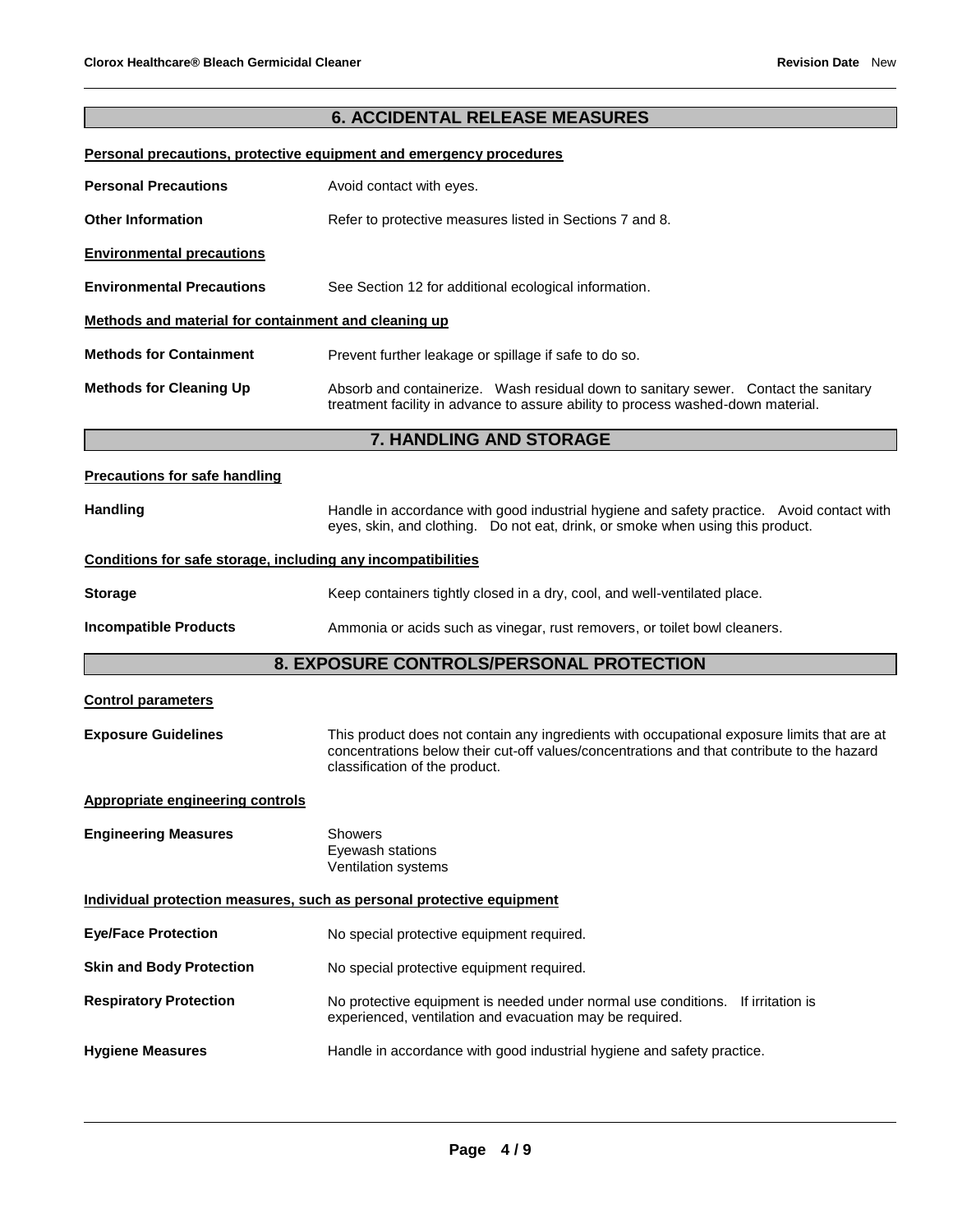## **9. PHYSICAL AND CHEMICAL PROPERTIES**

## **Physical and Chemical Properties**

| <b>Physical State</b><br>Appearance<br>Color            | Thin liquid<br>Clear<br>Colorless | Odor<br><b>Odor Threshold</b> | Fruity, floral, bleach<br>No information available |
|---------------------------------------------------------|-----------------------------------|-------------------------------|----------------------------------------------------|
| <b>Property</b>                                         | <b>Values</b>                     | <b>Remarks/Method</b>         |                                                    |
| рH                                                      | $12 - 12.7$                       | None known                    |                                                    |
| Melting/freezing point                                  | No data available                 | None known                    |                                                    |
| Boiling point / boiling range                           | No data available                 | None known                    |                                                    |
| <b>Flash Point</b>                                      | No data available                 | None known                    |                                                    |
| <b>Evaporation rate</b>                                 | No data available                 | None known                    |                                                    |
| Flammability (solid, gas)                               | No data available                 | None known                    |                                                    |
| <b>Flammability Limits in Air</b>                       |                                   |                               |                                                    |
| <b>Upper flammability limit</b>                         | No data available                 | None known                    |                                                    |
| Lower flammability limit                                | No data available                 | None known                    |                                                    |
| Vapor pressure                                          | No data available                 | None known                    |                                                    |
| <b>Vapor density</b>                                    | No data available                 | None known                    |                                                    |
| <b>Specific Gravity</b>                                 | $-1.0$                            | None known                    |                                                    |
| <b>Water Solubility</b>                                 | Complete                          | None known                    |                                                    |
| Solubility in other solvents                            | No data available                 | None known                    |                                                    |
| Partition coefficient: n-octanol/waterNo data available |                                   | None known                    |                                                    |
| <b>Autoignition temperature</b>                         | No data available                 | None known                    |                                                    |
| <b>Decomposition temperature</b>                        | No data available                 | None known                    |                                                    |
| <b>Kinematic viscosity</b>                              | No data available                 | None known                    |                                                    |
| <b>Dynamic viscosity</b>                                | No data available                 | None known                    |                                                    |
| <b>Explosive Properties</b>                             | Not explosive                     |                               |                                                    |
| <b>Oxidizing Properties</b>                             | No data available                 |                               |                                                    |
| <b>Other Information</b>                                |                                   |                               |                                                    |
| <b>Softening Point</b>                                  | No data available                 |                               |                                                    |
| <b>VOC Content (%)</b>                                  | No data available                 |                               |                                                    |
| <b>Particle Size</b>                                    | No data available                 |                               |                                                    |
| <b>Particle Size Distribution</b>                       | No data available                 |                               |                                                    |

## **10. STABILITY AND REACTIVITY**

#### **Reactivity**

Reacts with ammonia or acids such as vinegar, rust removers, or toilet bowl cleaners to produce hazardous gases, such as chlorine and other chlorinated compounds.

#### **Chemical stability**

Stable under recommended storage conditions.

#### **Possibility of Hazardous Reactions**

None under normal processing.

#### **Conditions to avoid**

None known based on information supplied.

#### **Incompatible materials**

Ammonia or acids such as vinegar, rust removers, or toilet bowl cleaners.

#### **Hazardous Decomposition Products**

None known based on information supplied.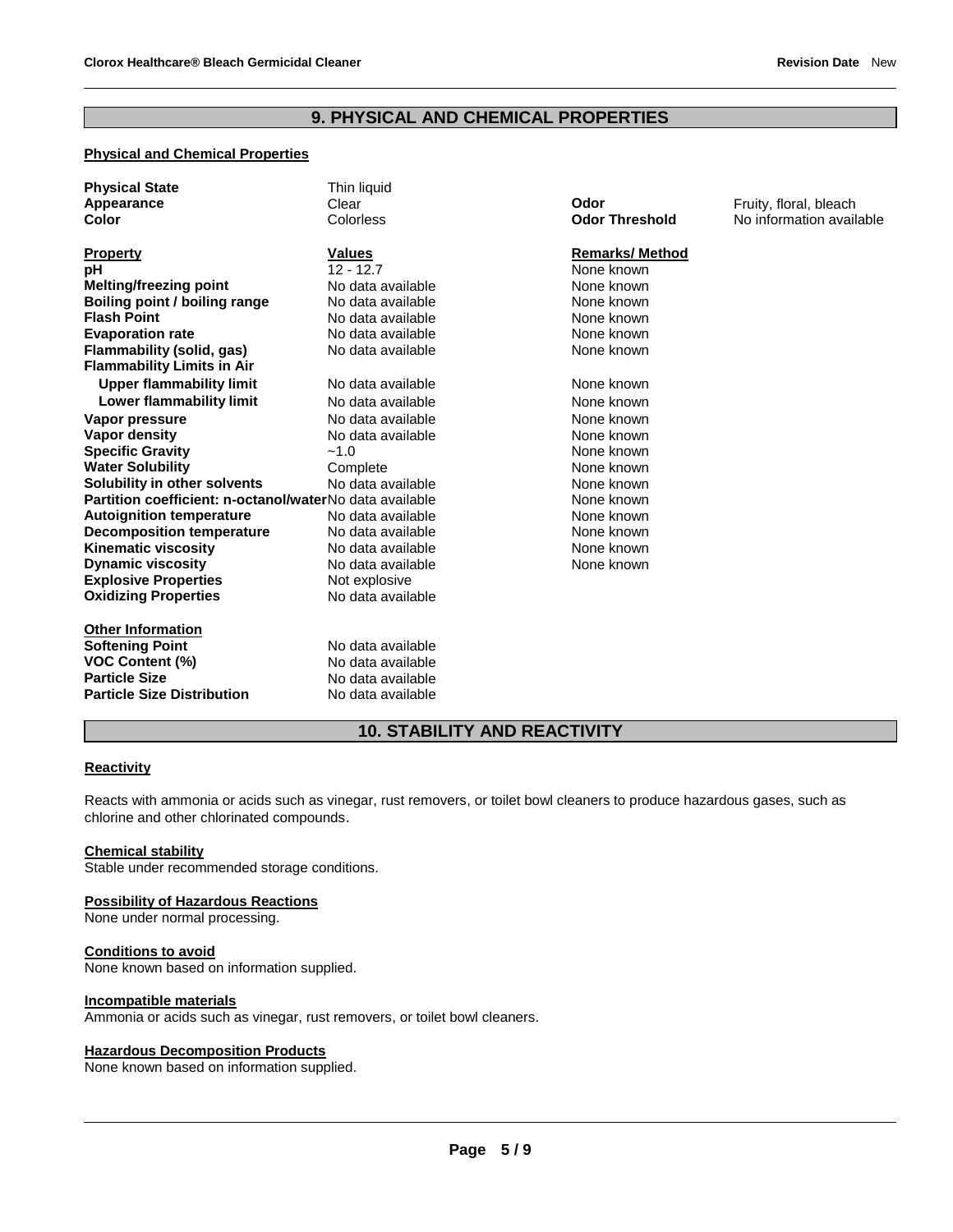## **11. TOXICOLOGICAL INFORMATION**

## **Information on likely routes of exposure**

#### **Product Information** .

| <b>Inhalation</b>   | Exposure to vapor or mist may irritate respiratory tract.                             |
|---------------------|---------------------------------------------------------------------------------------|
| <b>Eve Contact</b>  | May cause irritation.                                                                 |
| <b>Skin Contact</b> | May cause slight irritation.                                                          |
| Ingestion           | Ingestion may cause slight irritation to mucous membranes and gastrointestinal tract. |

#### **Component Information**

| <b>Chemical Name</b>             | ∟D50 Oral        | <b>LD50 Dermal</b>    | ∟C50 Inhalation |
|----------------------------------|------------------|-----------------------|-----------------|
| Sodium hypochlorite<br>7681-52-9 | 8200 mg/kg (Rat) | -10000 mg/kg (Rabbit) |                 |

#### **Information on toxicological effects**

| <b>Symptoms</b>          | Liquid may cause redness and tearing of eyes.                                              |  |
|--------------------------|--------------------------------------------------------------------------------------------|--|
|                          | Delayed and immediate effects as well as chronic effects from short and long-term exposure |  |
| <b>Sensitization</b>     | No information available.                                                                  |  |
| <b>Mutagenic Effects</b> | No information available.                                                                  |  |
| Carcinogenicity          | The table below indicates whether each agency has listed any ingredient as a carcinogen.   |  |

| <b>Chemical Name</b>                | <b>ACGIH</b> | <b>IARC</b> | <b>NTF</b> | OSHA |
|-------------------------------------|--------------|-------------|------------|------|
| hypochlorite<br>30dium<br>7681-52-9 |              | Group 3     |            |      |

*IARC (International Agency for Research on Cancer)*

*Group 3 - Not Classifiable as to Carcinogenicity in Humans* 

| <b>Reproductive Toxicity</b>                                                              | No information available.                                                                                                                   |
|-------------------------------------------------------------------------------------------|---------------------------------------------------------------------------------------------------------------------------------------------|
| <b>STOT - single exposure</b>                                                             | No information available.                                                                                                                   |
| <b>STOT - repeated exposure</b><br><b>Chronic Toxicity</b><br><b>Target Organ Effects</b> | No information available.<br>No known effect based on information supplied.<br>Respiratory system, eyes, skin, gastrointestinal tract (GI). |
| <b>Aspiration Hazard</b>                                                                  | No information available.                                                                                                                   |

#### **Numerical measures of toxicity - Product Information**

**The following values are calculated based on chapter 3.1 of the GHS document** No information available.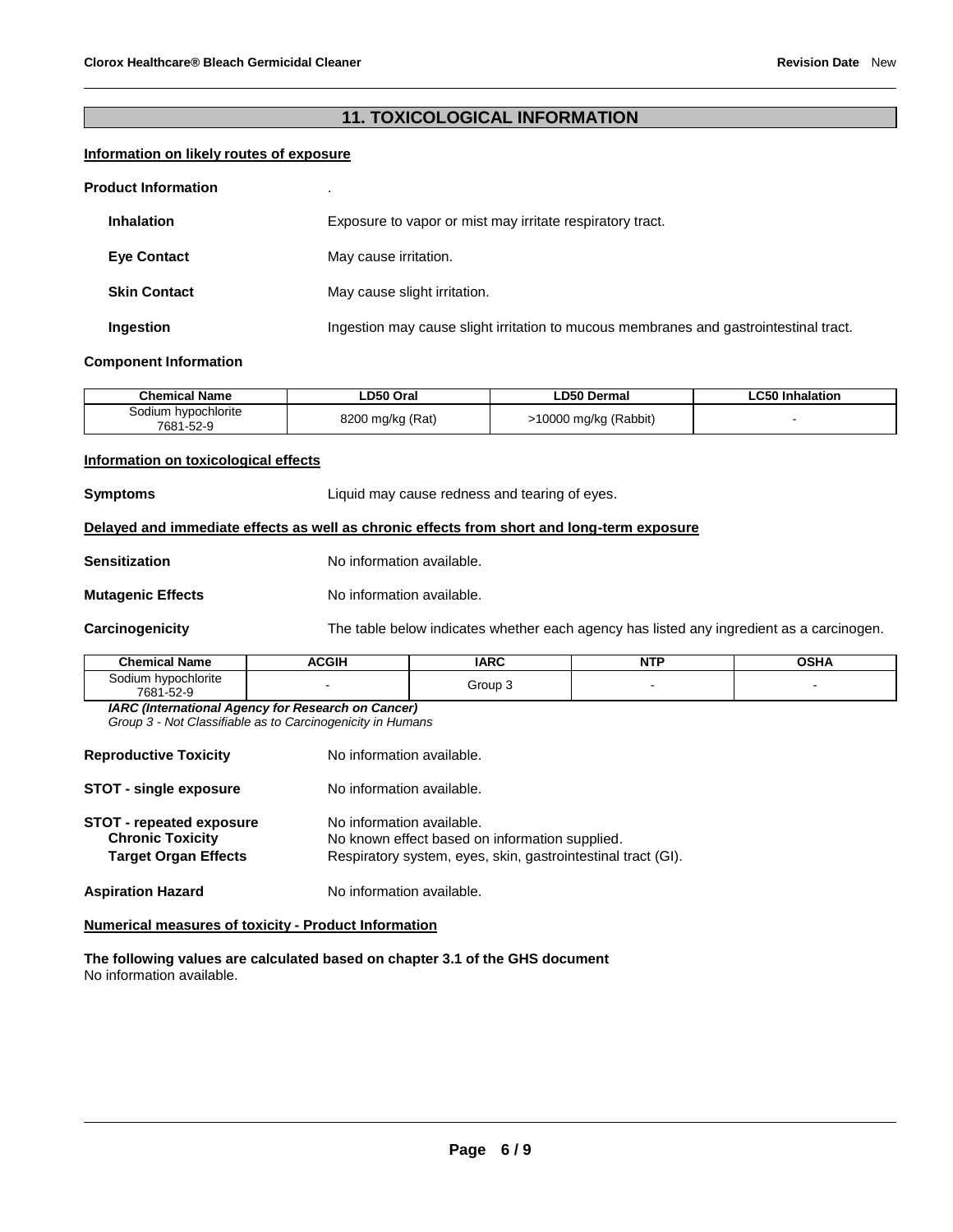## **12. ECOLOGICAL INFORMATION**

#### **Ecotoxicity**

No information available.

#### **Persistence and Degradability**

No information available.

#### **Bioaccumulation**

No information available.

#### **Other adverse effects**

No information available.

#### **13. DISPOSAL CONSIDERATIONS**

#### **Disposal methods**

Dispose of in accordance with all applicable federal, state, and local regulations.

#### **Contaminated Packaging**

Do not reuse empty containers. Dispose of in accordance with all applicable federal, state, and local regulations.

## **14. TRANSPORT INFORMATION**

| <b>DOT</b>      | Not regulated. |
|-----------------|----------------|
| <u>TDG</u>      | Not regulated. |
| <b>ICAO</b>     | Not regulated. |
| <b>IATA</b>     | Not regulated  |
| <b>IMDG/IMO</b> | Not regulated  |

## **15. REGULATORY INFORMATION**

#### **Chemical Inventories**

**TSCA All components of this product are either on the TSCA 8(b) Inventory or otherwise exempt** from listing. **DSL/NDSL All components are on the DSL or NDSL.** 

**TSCA** - United States Toxic Substances Control Act Section 8(b) Inventory **DSL/NDSL** - Canadian Domestic Substances List/Non-Domestic Substances List

#### **U.S. Federal Regulations**

#### **SARA 313**

Section 313 of Title III of the Superfund Amendments and Reauthorization Act of 1986 (SARA). This product does not contain any chemicals which are subject to the reporting requirements of the Act and Title 40 of the Code of Federal Regulations, Part 372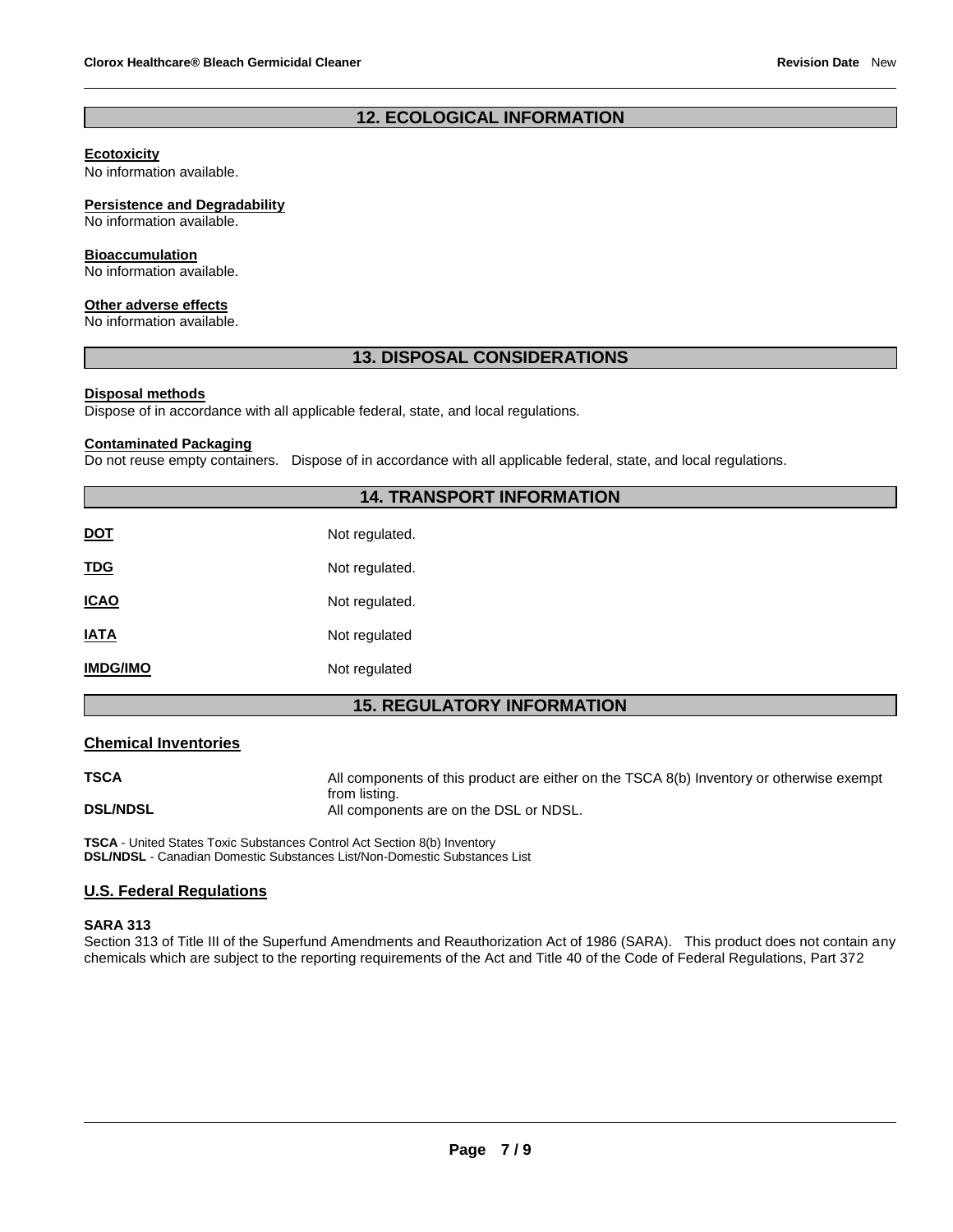| SARA 311/312 Hazard Categories           |    |
|------------------------------------------|----|
| <b>Acute Health Hazard</b>               | N٥ |
| <b>Chronic Health Hazard</b>             | N٥ |
| <b>Fire Hazard</b>                       | N٥ |
| <b>Sudden Release of Pressure Hazard</b> | N٥ |
| <b>Reactive Hazard</b>                   | N٥ |

#### **CWA (Clean Water Act)**

This product contains the following substances which are regulated pollutants pursuant to the Clean Water Act (40 CFR 122.21 and 40 CFR 122.42)

| <b>Chemical Name</b>             | <b>CWA - Reportable</b><br>Quantities | <b>CWA - Toxic Pollutants</b> | <b>CWA - Priority Pollutants</b> | <b>CWA - Hazardous</b><br><b>Substances</b> |
|----------------------------------|---------------------------------------|-------------------------------|----------------------------------|---------------------------------------------|
| Sodium hypochlorite<br>7681-52-9 | 100 <sub>lb</sub>                     |                               |                                  |                                             |
| Sodium hydroxide<br>1310-73-2    | 1000 lb                               |                               |                                  |                                             |

#### **CERCLA**

This material, as supplied, contains one or more substances regulated as a hazardous substance under the Comprehensive Environmental Response Compensation and Liability Act (CERCLA) (40 CFR 302)

| <b>Chemical Name</b>             | <b>Hazardous Substances RQs</b> | <b>Extremely Hazardous Substances</b><br><b>RQs</b> | RQ                                        |
|----------------------------------|---------------------------------|-----------------------------------------------------|-------------------------------------------|
| Sodium hypochlorite<br>7681-52-9 | 100 <sub>lb</sub>               |                                                     | RQ 100 lb final RQ<br>RQ 45.4 kg final RQ |
| Sodium hydroxide<br>1310-73-2    | 1000 lb                         | -                                                   | RQ 1000 lb final RQ<br>RQ 454 kg final RQ |

#### **EPA Statement**

This chemical is a pesticide product registered by the Environmental Protection Agency and is subject to certain labeling requirements under federal pesticide law. These requirements differ from the classification criteria and hazard information required for safety data sheets and for workplace labels of non-pesticide chemicals. Following is the hazard information as required on the pesticide label:

**CAUTION:** Causes moderate eye irritation. Avoid contact with eyes or clothing. Wash thoroughly with soap and water after handling.

#### **US State Regulations**

#### **California Proposition 65**

This product does not contain any Proposition 65 chemicals.

#### **U.S. State Right-to-Know Regulations**

| <b>Chemical Name</b>             | New Jersey | <b>Massachusetts</b> | Pennsvlvania | <b>Rhode Island</b> | <b>Illinois</b> |
|----------------------------------|------------|----------------------|--------------|---------------------|-----------------|
| Sodium hypochlorite<br>7681-52-9 |            |                      |              |                     |                 |
| Sodium hydroxide<br>1310-73-2    |            |                      |              |                     |                 |

#### **International Regulations**

**Canada WHMIS Hazard Class** Non-controlled